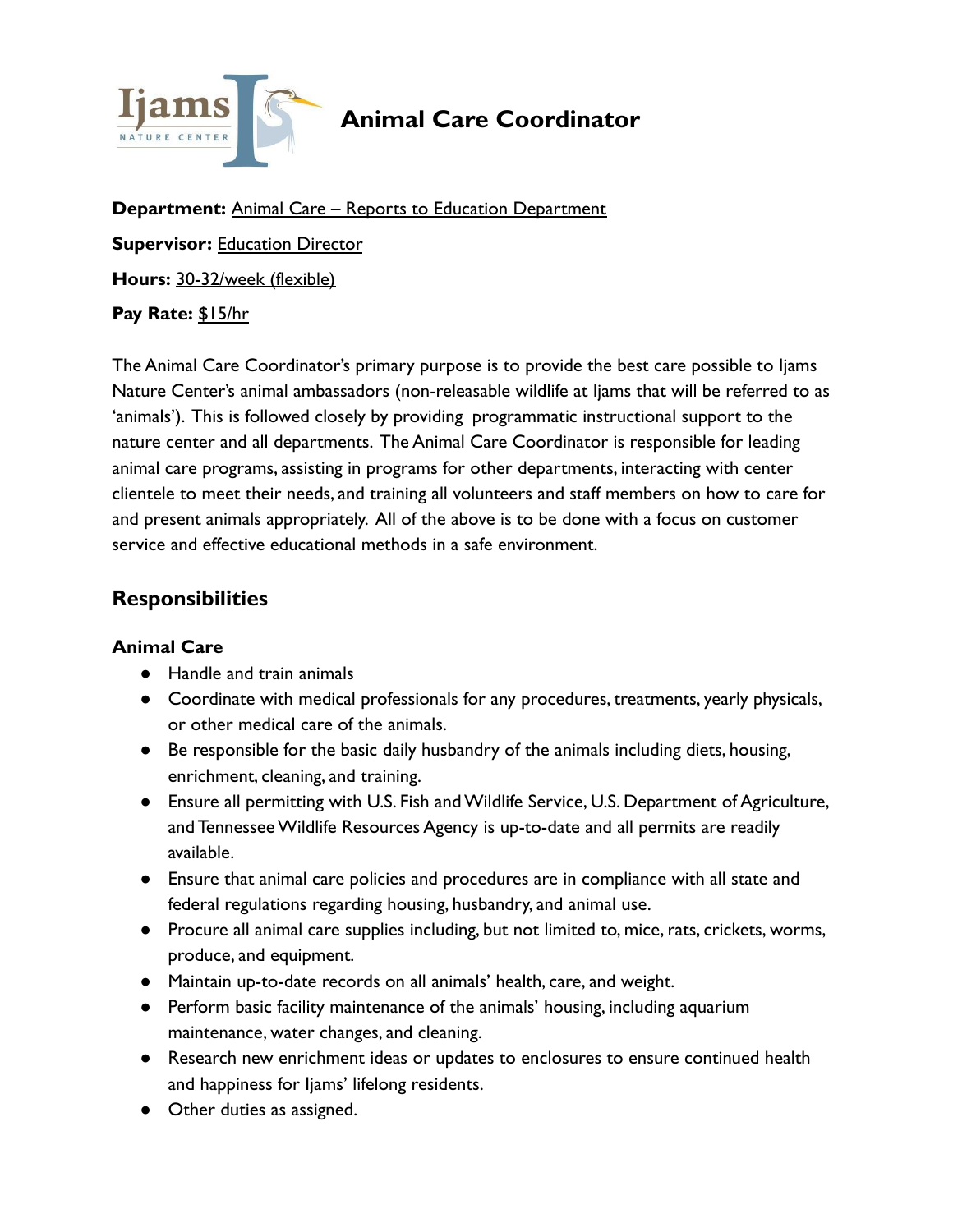#### **Training Management**

- Work with Volunteer Coordinator to recruit, train, and oversee animal care volunteers, including scheduling, advanced training, maintaining records, and addressing general day-to-day concerns.
- Provide interpretation training for volunteers to give them the skills to present informal animal presentations.
- Provide animal-handling training and continued support to provide the volunteers and staff with the skills required to handle animals during on- and off-site programs.
- Make arrangements and schedule volunteer handlers for off-site programs, ensuring they have the skills required for the animals being presented.

#### **Instructional Support**

- Prepare for and teach Ijams Nature Center programs that feature the animals.This could include behind-the-scenes tours and creature features. It also could include helping with other departments' programs.
- Help with outreach programs for local organizations.
- Present animals at fundraising functions or other Ijams events.
- Develop fundraising ideas, provide updates on Ijams website on animals, and create video and photo social media posts.

### **General Disposition**

- Curious Learner: A highly passionate individual who is a lifelong learner, who is authentically curious and fascinated by the natural and cultural world around them.
- Compassionate Team Member: A team member who cares for people who are different from them, strives to reach new audiences and break barriers, and is intrinsically motivated to seek solutions and assume the best in others.
- Motivated Contributor: A motivated and innovative contributor to the team's and the organization's overall goals.
- Self-Reflective Thinker: A thoughtful individual who has the capacity to be self-reflective, situationally aware, recognizes and values the importance of social and emotional health, and is flexible in their ability to grow from and through experiences.
- Resilient Colaborator: An innovative person who is positive, bravely shares their thinking, seeks resolution, listens well, and uses mistakes as an opportunity to grow.

## **Required Qualifications**

- 4-year degree in wildlife biology or zoology, or equivalent experience
- Experience with volunteer management
- Strong customer service skills
- Attention to detail
- Willingness to multi-task and work under pressure
- Ability to work without supervision